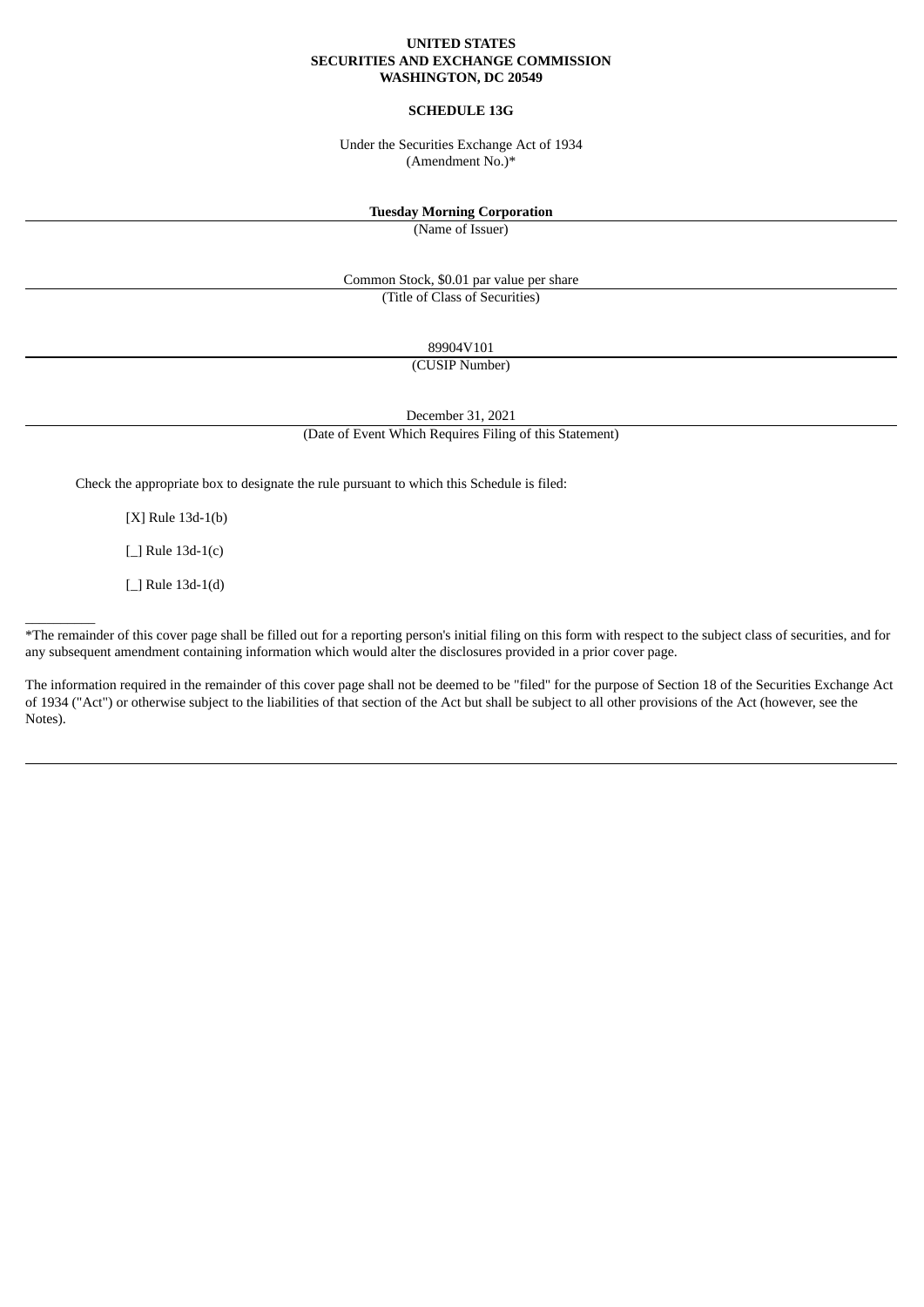| <b>CUSIP No</b> | 89904V101                                                                                         |                       |
|-----------------|---------------------------------------------------------------------------------------------------|-----------------------|
| 1.              | NAME OF REPORTING PERSONS                                                                         |                       |
|                 | Greenhouse Funds LLLP                                                                             |                       |
| 2.              | CHECK THE APPROPRIATE BOX IF A MEMBER OF A GROUP (SEE INSTRUCTIONS)                               | (a) $\Box$<br>$(b)$ [ |
| 3.              | <b>SEC USE ONLY</b>                                                                               |                       |
| 4.              | CITIZENSHIP OR PLACE OF ORGANIZATION                                                              |                       |
|                 | Delaware                                                                                          |                       |
|                 | NUMBER OF SHARES BENEFICIALLY OWNED BY EACH REPORTING PERSON WITH                                 |                       |
| 5.              | <b>SOLE VOTING POWER</b>                                                                          |                       |
|                 | $\boldsymbol{0}$                                                                                  |                       |
| 6.              | SHARED VOTING POWER                                                                               |                       |
|                 | 6,059,305                                                                                         |                       |
| 7.              | SOLE DISPOSITIVE POWER                                                                            |                       |
|                 | $\mathbf{0}$                                                                                      |                       |
| 8.              | SHARED DISPOSITIVE POWER                                                                          |                       |
|                 | 6,059,305                                                                                         |                       |
| 9.              | AGGREGATE AMOUNT BENEFICIALLY OWNED BY EACH REPORTING PERSON                                      |                       |
|                 | 6,059,305                                                                                         |                       |
| 10.             | CHECK BOX IF THE AGGREGATE AMOUNT IN ROW (9) EXCLUDES CERTAIN SHARES (SEE<br><b>INSTRUCTIONS)</b> |                       |
| 11.             | PERCENT OF CLASS REPRESENTED BY AMOUNT IN ROW (9)                                                 | $\Box$                |
|                 | $7.1\%$                                                                                           |                       |
| 12.             | TYPE OF REPORTING PERSON (SEE INSTRUCTIONS)                                                       |                       |
|                 | IA, OO                                                                                            |                       |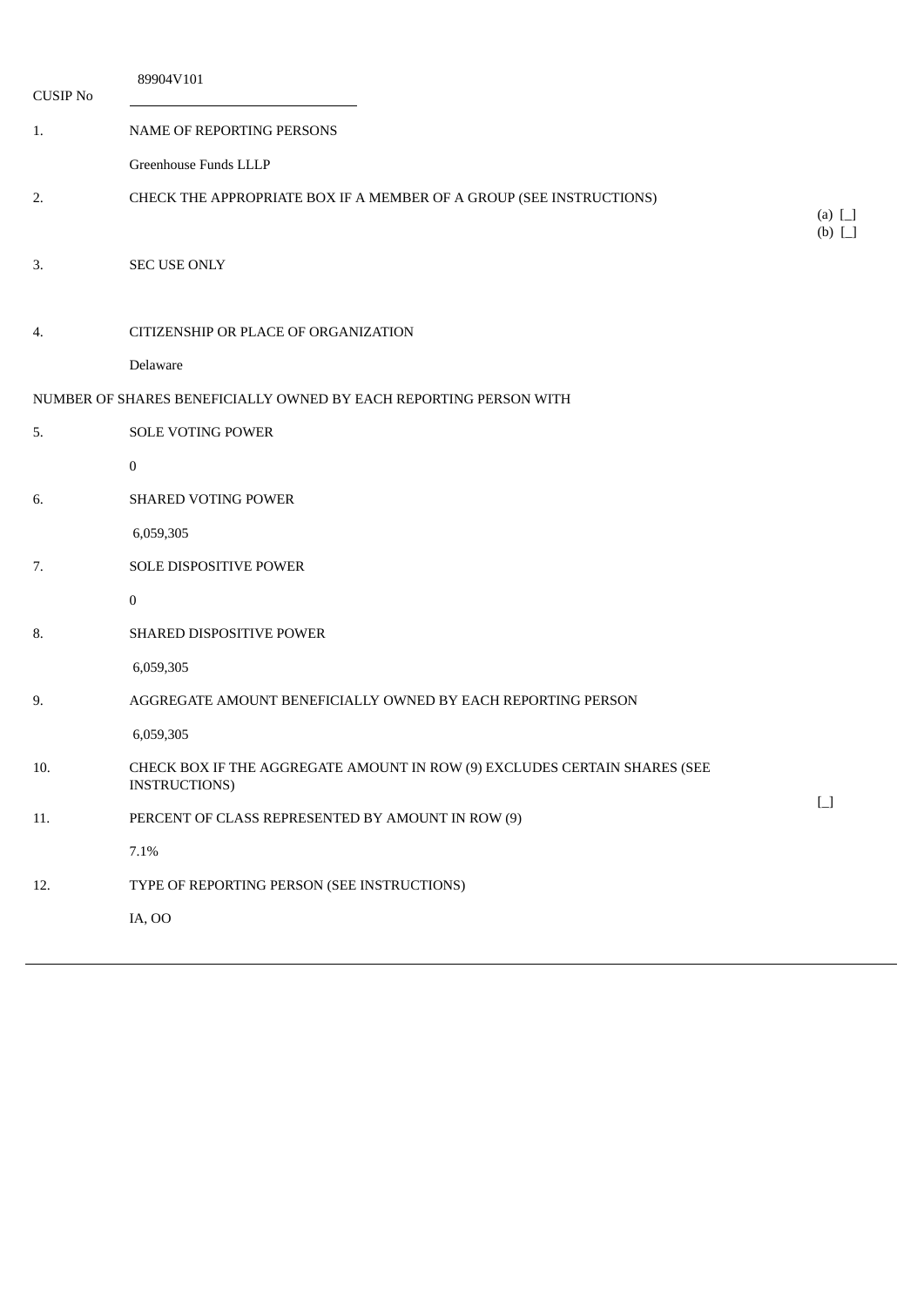| <b>CUSIP No</b> | 89904V101                                                                                         |                       |
|-----------------|---------------------------------------------------------------------------------------------------|-----------------------|
| 1.              | NAME OF REPORTING PERSONS                                                                         |                       |
|                 | Greenhouse GP LLC                                                                                 |                       |
| 2.              | CHECK THE APPROPRIATE BOX IF A MEMBER OF A GROUP (SEE INSTRUCTIONS)                               | (a) $\Box$<br>$(b)$ [ |
| 3.              | <b>SEC USE ONLY</b>                                                                               |                       |
| 4.              | CITIZENSHIP OR PLACE OF ORGANIZATION                                                              |                       |
|                 | Delaware                                                                                          |                       |
|                 | NUMBER OF SHARES BENEFICIALLY OWNED BY EACH REPORTING PERSON WITH                                 |                       |
| 5.              | <b>SOLE VOTING POWER</b>                                                                          |                       |
|                 | $\boldsymbol{0}$                                                                                  |                       |
| 6.              | SHARED VOTING POWER                                                                               |                       |
|                 | 6,059,305                                                                                         |                       |
| 7.              | SOLE DISPOSITIVE POWER                                                                            |                       |
|                 | $\mathbf{0}$                                                                                      |                       |
| 8.              | SHARED DISPOSITIVE POWER                                                                          |                       |
|                 | 6,059,305                                                                                         |                       |
| 9.              | AGGREGATE AMOUNT BENEFICIALLY OWNED BY EACH REPORTING PERSON                                      |                       |
|                 | 6,059,305                                                                                         |                       |
| 10.             | CHECK BOX IF THE AGGREGATE AMOUNT IN ROW (9) EXCLUDES CERTAIN SHARES (SEE<br><b>INSTRUCTIONS)</b> |                       |
| 11.             | PERCENT OF CLASS REPRESENTED BY AMOUNT IN ROW (9)                                                 | $\Box$                |
|                 | $7.1\%$                                                                                           |                       |
| 12.             | TYPE OF REPORTING PERSON (SEE INSTRUCTIONS)                                                       |                       |
|                 | <b>HC, OO</b>                                                                                     |                       |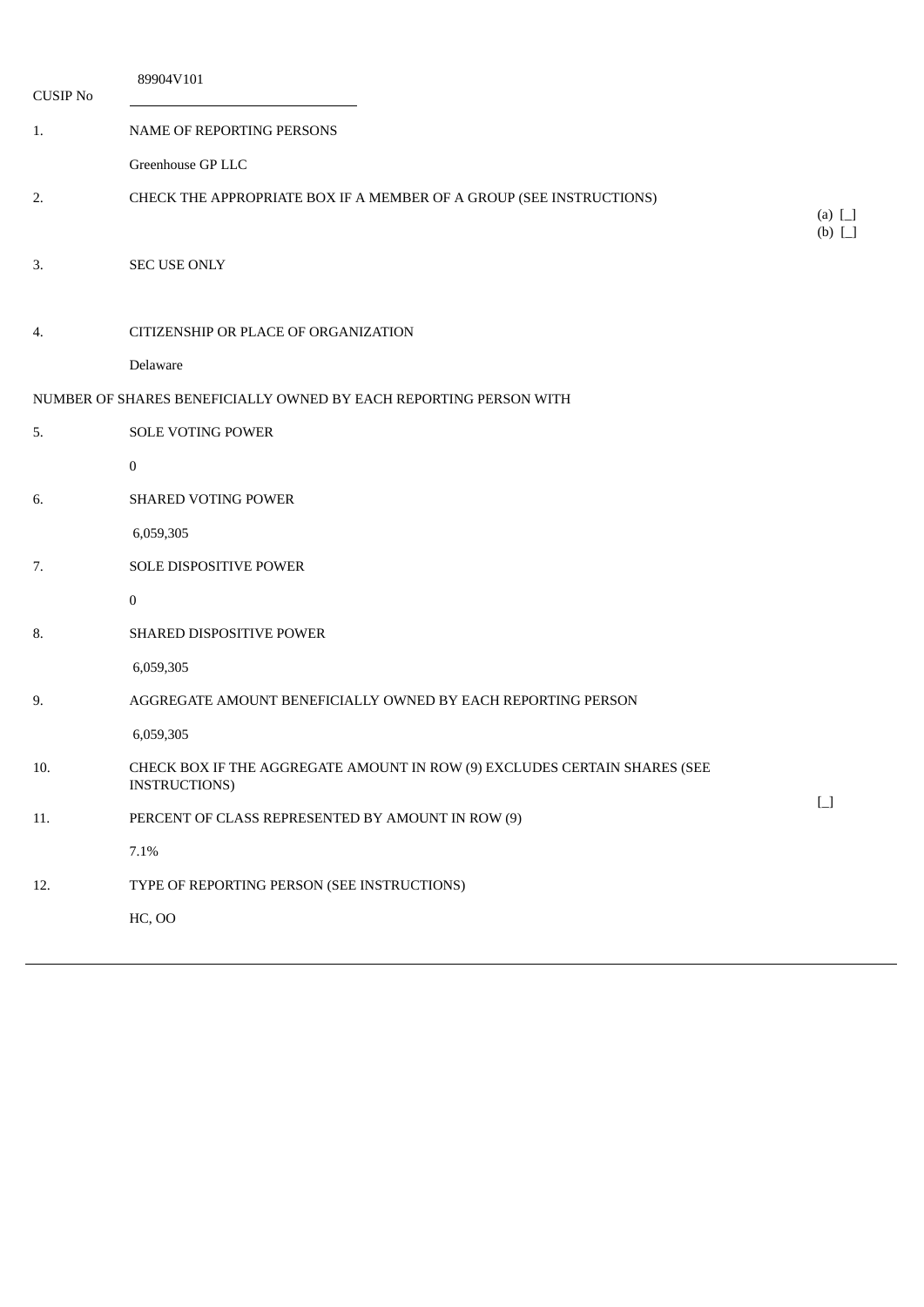| <b>CUSIP No</b> | 89904V101                                                                                  |                            |
|-----------------|--------------------------------------------------------------------------------------------|----------------------------|
| 1.              | NAME OF REPORTING PERSONS                                                                  |                            |
|                 | Joseph Milano                                                                              |                            |
| 2.              | CHECK THE APPROPRIATE BOX IF A MEMBER OF A GROUP (SEE INSTRUCTIONS)                        | (a) $\Box$<br>$(b)$ $\Box$ |
| 3.              | <b>SEC USE ONLY</b>                                                                        |                            |
| 4.              | CITIZENSHIP OR PLACE OF ORGANIZATION                                                       |                            |
|                 | U.S. Citizen                                                                               |                            |
|                 | NUMBER OF SHARES BENEFICIALLY OWNED BY EACH REPORTING PERSON WITH                          |                            |
| 5.              | <b>SOLE VOTING POWER</b>                                                                   |                            |
|                 | $\bf{0}$                                                                                   |                            |
| 6.              | SHARED VOTING POWER                                                                        |                            |
|                 | 6,059,305                                                                                  |                            |
| 7.              | SOLE DISPOSITIVE POWER                                                                     |                            |
|                 | $\mathbf{0}$                                                                               |                            |
| 8.              | SHARED DISPOSITIVE POWER                                                                   |                            |
|                 | 6,059,305                                                                                  |                            |
| 9.              | AGGREGATE AMOUNT BENEFICIALLY OWNED BY EACH REPORTING PERSON                               |                            |
|                 | 6,059,305                                                                                  |                            |
| 10.             | CHECK BOX IF THE AGGREGATE AMOUNT IN ROW (9) EXCLUDES CERTAIN SHARES (SEE<br>INSTRUCTIONS) |                            |
| 11.             | PERCENT OF CLASS REPRESENTED BY AMOUNT IN ROW (9)                                          | $\boxed{\phantom{1}}$      |
|                 | 7.1%                                                                                       |                            |
| 12.             | TYPE OF REPORTING PERSON (SEE INSTRUCTIONS)                                                |                            |
|                 | HC, IN                                                                                     |                            |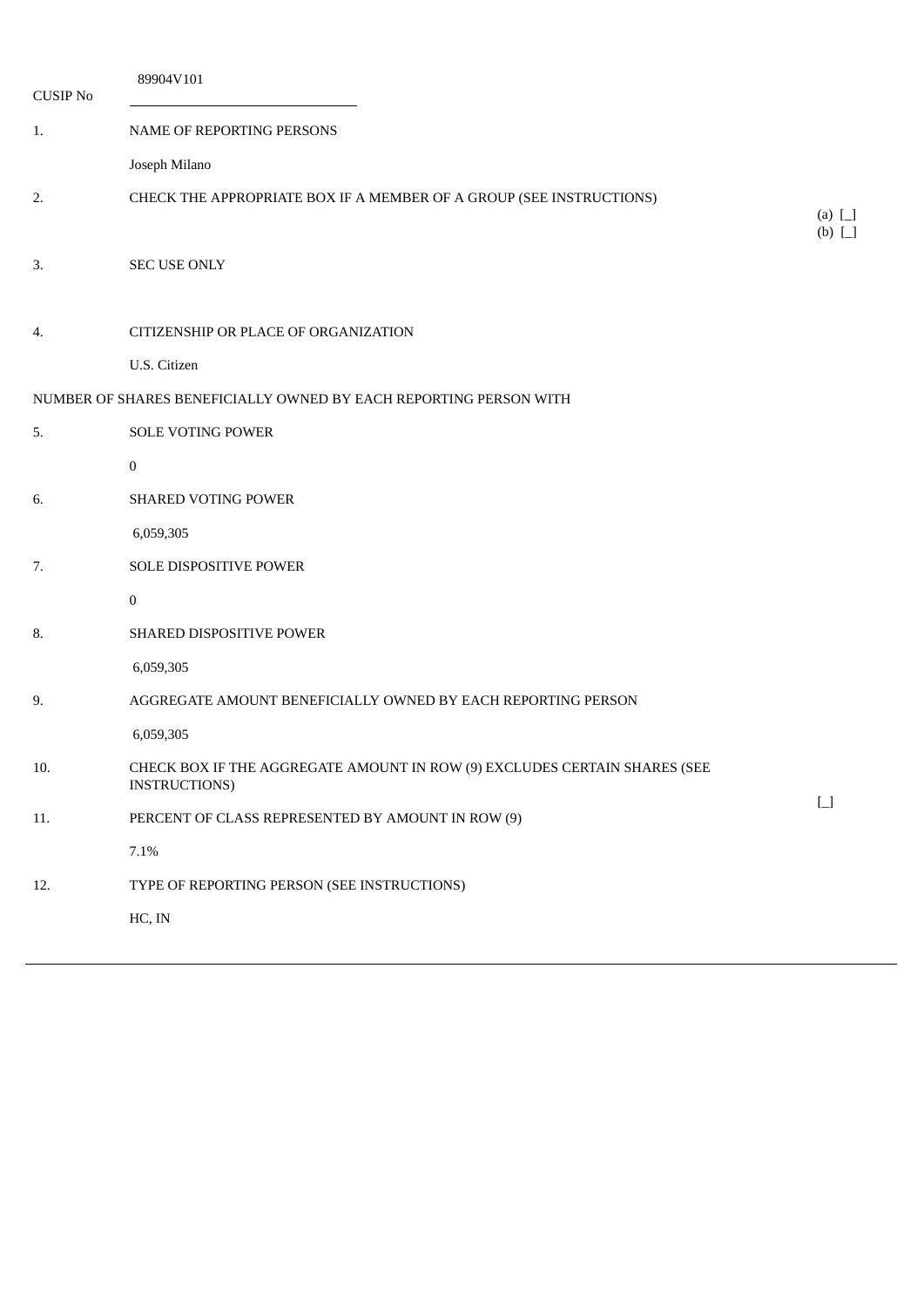| <b>CUSIP No</b> |      | 89904V101                              |                                                                                                                                                                                                                                                                                                            |
|-----------------|------|----------------------------------------|------------------------------------------------------------------------------------------------------------------------------------------------------------------------------------------------------------------------------------------------------------------------------------------------------------|
| Item 1.         | (a). | Name of Issuer:                        |                                                                                                                                                                                                                                                                                                            |
|                 |      |                                        | <b>Tuesday Morning Corporation</b>                                                                                                                                                                                                                                                                         |
|                 | (b). |                                        | Address of Issuer's Principal Executive Offices:                                                                                                                                                                                                                                                           |
|                 |      |                                        | 6250 LBJ Freeway<br>Dallas, Texas 75240                                                                                                                                                                                                                                                                    |
| Item 2.         | (a). |                                        | Name of Person Filing:                                                                                                                                                                                                                                                                                     |
|                 |      | Milano                                 | Greenhouse Funds LLLP ("Greenhouse"), Greenhouse GP LLC ("Greenhouse GP") and Mr. Joseph                                                                                                                                                                                                                   |
|                 | (b). |                                        | Address of Principal Business Office, or if None, Residence:                                                                                                                                                                                                                                               |
|                 |      | 650 S. Exeter St.<br>Suite 1080        | Baltimore, MD 21202                                                                                                                                                                                                                                                                                        |
|                 | (c). | Citizenship:                           |                                                                                                                                                                                                                                                                                                            |
|                 |      |                                        | Greenhouse is a limited liability limited partnership organized under the laws of the State of Delaware.<br>Greenhouse GP is a limited liability company organized under the laws of the State of Delaware. Mr.<br>Milano is the principal of Greenhouse and Greenhouse GP and is a United States citizen. |
|                 | (d). |                                        | Title of Class of Securities:                                                                                                                                                                                                                                                                              |
|                 |      |                                        | Common Stock, \$0.01 par value per share (the "Common Stock").                                                                                                                                                                                                                                             |
|                 | (e). | <b>CUSIP Number:</b>                   |                                                                                                                                                                                                                                                                                                            |
|                 |      | 89904V101                              |                                                                                                                                                                                                                                                                                                            |
|                 |      |                                        | If This Statement is filed pursuant to $ss.240.13d-1(b)$ or $240.13d-2(b)$ , or (c), check whether the person filing is a                                                                                                                                                                                  |
| Item 3.         |      |                                        |                                                                                                                                                                                                                                                                                                            |
|                 | (a)  | $\boxed{\phantom{1}}$                  | Broker or dealer registered under Section 15 of the Exchange Act (15 U.S.C. 78c).                                                                                                                                                                                                                          |
|                 | (b)  | $\begin{bmatrix} 1 \\ 1 \end{bmatrix}$ | Bank as defined in Section 3(a)(6) of the Exchange Act (15 U.S.C. 78c).                                                                                                                                                                                                                                    |
|                 | (c)  | $\Box$                                 | Insurance company as defined in Section 3(a)(19) of the Exchange Act (15 U.S.C. 78c).                                                                                                                                                                                                                      |
|                 | (d)  | $\begin{bmatrix} 1 \\ 1 \end{bmatrix}$ | Investment company registered under Section 8 of the Investment Company Act of 1940 (15 U.S.C. 80a-8).                                                                                                                                                                                                     |
|                 | (e)  | [X]                                    | An investment adviser in accordance with § 240.13d-1(b)(1)(ii)(E);                                                                                                                                                                                                                                         |
|                 | (f)  | $\begin{bmatrix} 1 \\ 1 \end{bmatrix}$ | An employee benefit plan or endowment fund in accordance with $\S$ 240.13d-1(b)(1)(ii)(F);                                                                                                                                                                                                                 |
|                 | (g)  | [X]                                    | A parent holding company or control person in accordance with Rule $13d-1(b)(1)(ii)(G)$ ;                                                                                                                                                                                                                  |
|                 | (h)  | $\Box$                                 | A savings association as defined in Section 3(b) of the Federal Deposit Insurance Act (12 U.S.C.1813);                                                                                                                                                                                                     |
|                 | (i)  | $\boxed{\phantom{1}}$                  | A church plan that is excluded from the definition of an investment company under Section $3(c)(14)$ of the<br>Investment Company Act of 1940 (15 U.S.C. 80a-3);                                                                                                                                           |
|                 | (j)  | $\begin{bmatrix} 1 \\ 1 \end{bmatrix}$ | Group, in accordance with $s.240.13d-1(b)(1)(ii)(J)$ .                                                                                                                                                                                                                                                     |

#### Item 4. Ownership.

Provide the following information regarding the aggregate number and percentage of the class of securities of the issuer identified in Item 1.

#### (a) Amount beneficially owned:

The Reporting Persons were each the beneficial owner of the 6,059,305 shares of Common Stock held by Greenhouse through the accounts of certain private funds and managed accounts advised by Greenhouse.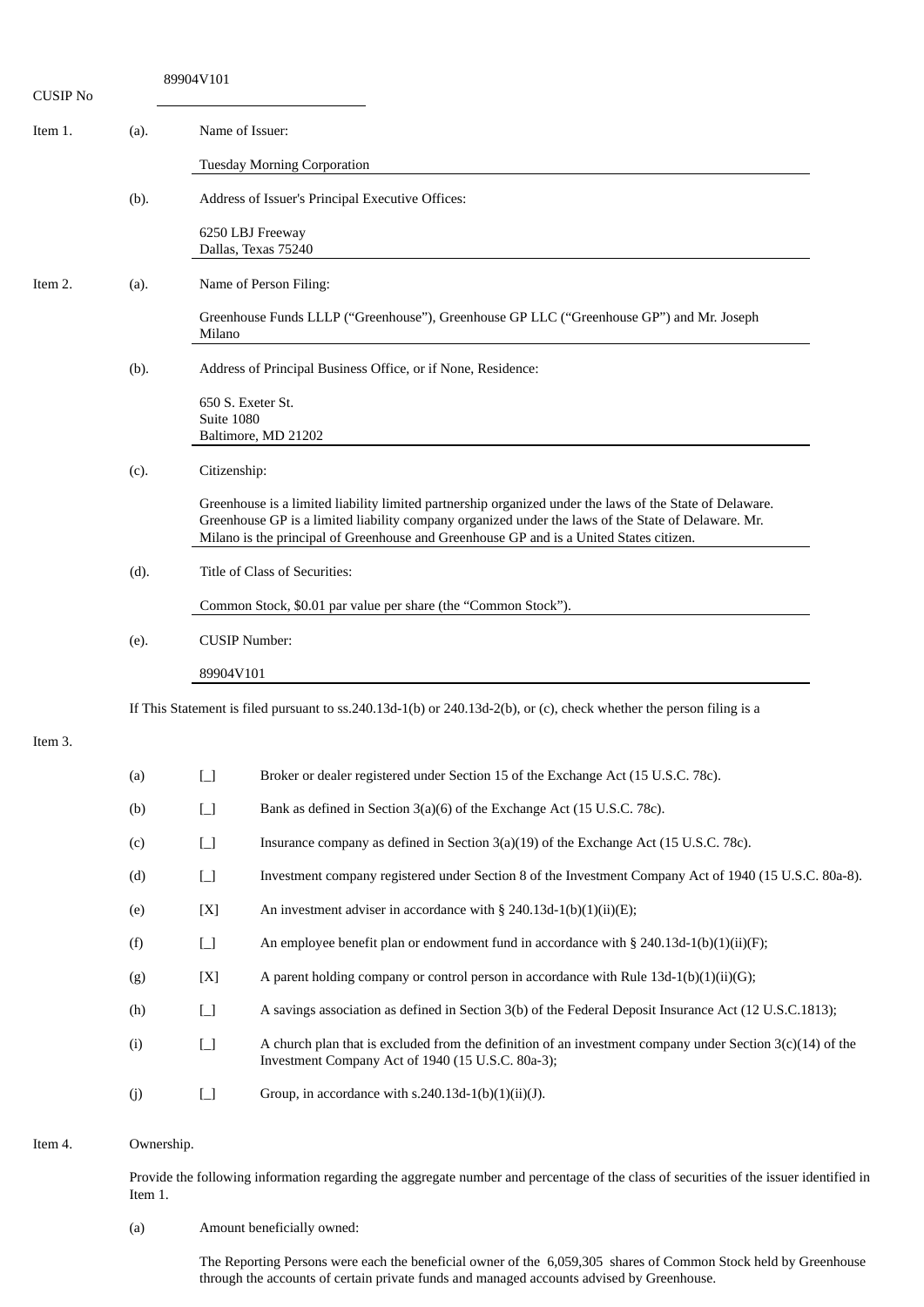(b) Percent of class:

The Reporting Persons were each the beneficial owner of 7.1% of the shares of Common Stock, based on 85,768,308 shares of Common Stock outstanding as of October 29, 2021, as reported in the Issuer's Form 10-Q filed with the Securities and Exchange Commission on November 4, 2021.

(c) Number of shares as to which Greenhouse Funds LLLP has : (i) Sole power to vote or to direct the vote 0  $\sim$  0 , 0  $\sim$  0  $\sim$  0  $\sim$  0  $\sim$  0  $\sim$  0  $\sim$  0  $\sim$  0  $\sim$  0  $\sim$  0  $\sim$  0  $\sim$  0  $\sim$  0  $\sim$  0  $\sim$  0  $\sim$  0  $\sim$  0  $\sim$  0  $\sim$  0  $\sim$  0  $\sim$  0  $\sim$  0  $\sim$  0  $\sim$  0  $\sim$ (ii) Shared power to vote or to direct the vote 6,059,305  $\frac{6,059,305}{6,059,305}$ (iii) Sole power to dispose or to direct the disposition of 0  $\qquad 0$ (iv) Shared power to dispose or to direct the disposition of 6,059,305 Number of shares as to which Greenhouse GP LLC has : (i) Sole power to vote or to direct the vote 0 , (ii) Shared power to vote or to direct the vote 6,059,305  $6,059,305$ (iii) Sole power to dispose or to direct the disposition of 0  $\qquad 0$ (iv) Shared power to dispose or to direct the disposition of 6,059,305 .6059,305 Number of shares as to which Joseph Milano: (i) Sole power to vote or to direct the vote 0  $\qquad 0$ (ii) Shared power to vote or to direct the vote 6,059,305  $\frac{6,059,305}{6,059,305}$ (iii) Sole power to dispose or to direct the disposition of 0  $\qquad 0$ (iv) Shared power to dispose or to direct the disposition of 6,059,305 . Item 5. Ownership of Five Percent or Less of a Class. If this statement is being filed to report the fact that as of the date hereof the reporting person has ceased to be the beneficial owner of more than five percent of the class of securities, check the following [\_]. N/A Item 6. Ownership of More Than Five Percent on Behalf of Another Person. If any other person is known to have the right to receive or the power to direct the receipt of dividends from, or the proceeds from the sale of, such securities, a statement to that effect should be included in response to this item and, if such interest relates to more than five percent of the class, such person should be identified. A listing of the shareholders of an investment company registered under the Investment Company Act of 1940 or the beneficiaries of employee benefit plan, pension fund or endowment fund is not required. N/A Item 7. Identification and Classification of the Subsidiary Which Acquired the Security Being Reported on by the Parent Holding Company. If a parent holding company has filed this schedule, pursuant to Rule  $13d-1(b)(1)(ii)(G)$ , so indicate under Item  $3(g)$  and attach an

exhibit stating the identity and the Item 3 classification of the relevant subsidiary. If a parent holding company has filed this schedule pursuant to Rule 13d-1(c) or Rule 13d-1(d), attach an exhibit stating the identification of the relevant subsidiary.

See Exhibit B attached hereto.

Item 8. Identification and Classification of Members of the Group.

If a group has filed this schedule pursuant to  $\S240.13d-1(b)(1)(ii)(J)$ , so indicate under Item 3(j) and attach an exhibit stating the identity and Item 3 classification of each member of the group. If a group has filed this schedule pursuant to §240.13d-1(c) or §240.13d-1(d), attach an exhibit stating the identity of each member of the group.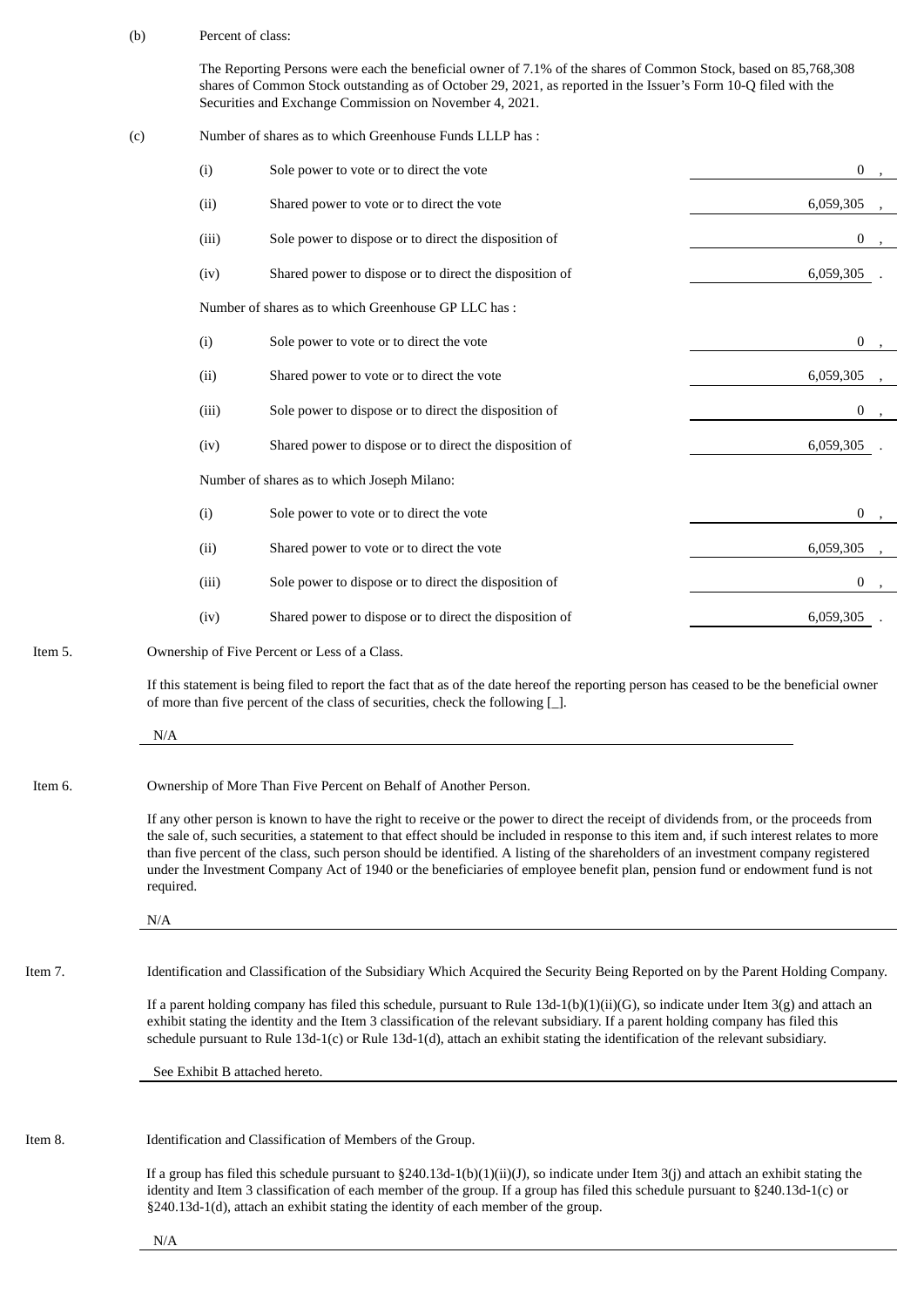| Item 9.     | Notice of Dissolution of Group.                                                                                                                                                                                                                                                                                                                                                                                                                                                                                                                       |
|-------------|-------------------------------------------------------------------------------------------------------------------------------------------------------------------------------------------------------------------------------------------------------------------------------------------------------------------------------------------------------------------------------------------------------------------------------------------------------------------------------------------------------------------------------------------------------|
|             | Notice of dissolution of a group may be furnished as an exhibit stating the date of the dissolution and that all further filings with<br>respect to transactions in the security reported on will be filed, if required, by members of the group, in their individual capacity. See<br>Item 5.                                                                                                                                                                                                                                                        |
|             | N/A                                                                                                                                                                                                                                                                                                                                                                                                                                                                                                                                                   |
|             |                                                                                                                                                                                                                                                                                                                                                                                                                                                                                                                                                       |
| Item $10$ . | Certification.                                                                                                                                                                                                                                                                                                                                                                                                                                                                                                                                        |
|             | By signing below I certify that, to the best of my knowledge and belief, the securities referred to above were acquired and are held in<br>the ordinary course of business and were not acquired and are not held for the purpose of or with the effect of changing or<br>influencing the control of the issuer of the securities and were not acquired and are not held in connection with or as a participant in<br>any transaction having that purpose or effect, other than activities solely in connection with a nomination under § 240.14a-11. |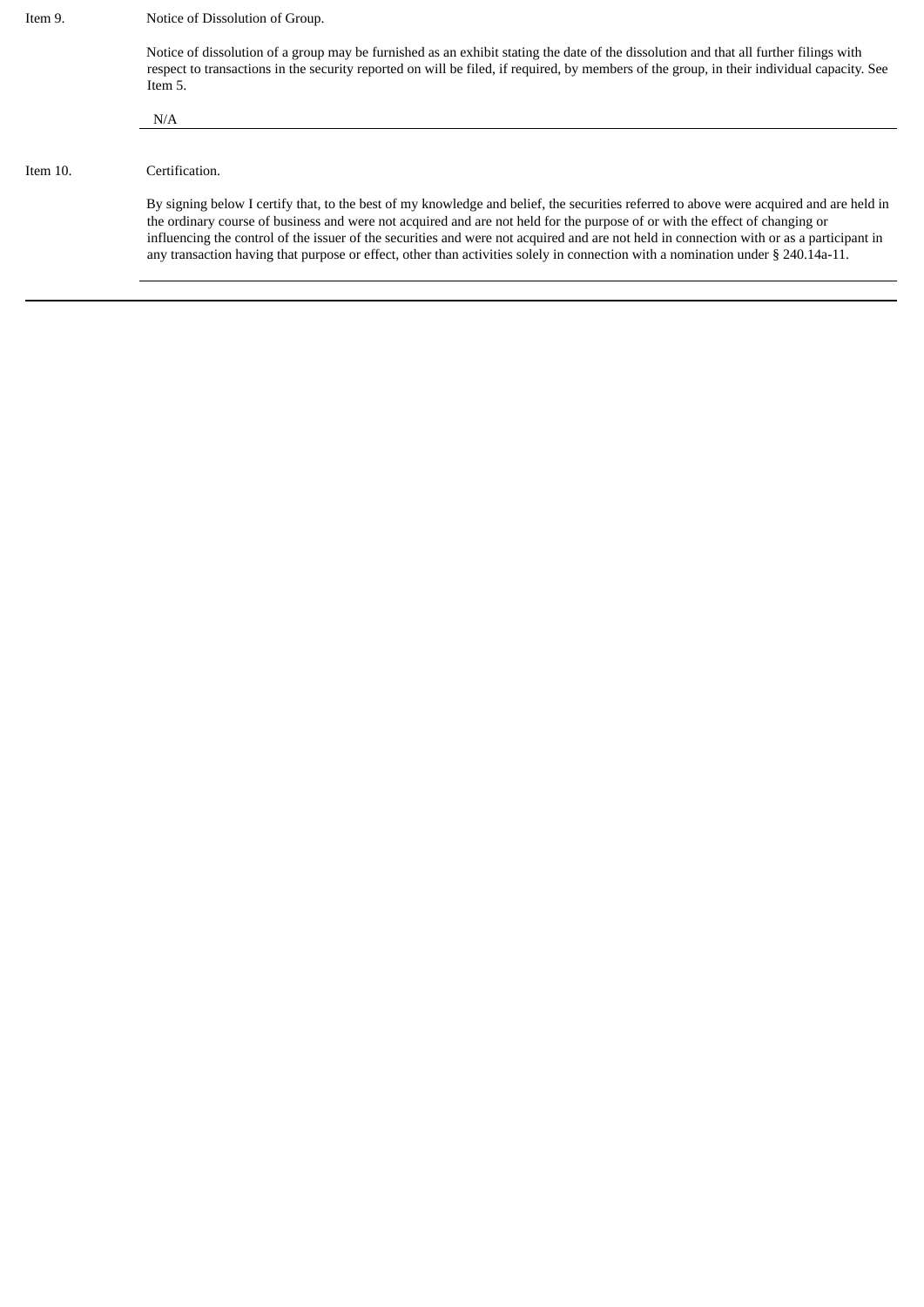## SIGNATURE

After reasonable inquiry and to the best of my knowledge and belief, I certify that the information set forth in this statement is true, complete and correct.

> February 14, 2022 (Date)

GREENHOUSE FUNDS LLLP\* By: Greenhouse GP LLC, its general partner

| By:    | /s/ Joseph Milano        |
|--------|--------------------------|
| Name:  | Joseph Milano            |
| Title: | <b>Authorized Person</b> |

#### GREENHOUSE GP LLC\*

By: /s/ Joseph Milano Name: Joseph Milano Title: Authorized Person

### JOSEPH MILANO\*

/s/ Joseph Milano

\*Each Reporting Person specifically disclaims beneficial ownership of the securities reported herein except to the extent of its pecuniary interest therein.

The original statement shall be signed by each person on whose behalf the statement is filed or his authorized representative. If the statement is signed on behalf of a person by his authorized representative other than an executive officer or general partner of the filing person, evidence of the representative's authority to sign on behalf of such person shall be filed with the statement, provided, however, that a power of attorney for this purpose which is already on file with the Commission may be incorporated by reference. The name and any title of each person who signs the statement shall be typed or printed beneath his signature.

Note. Schedules filed in paper format shall include a signed original and five copies of the schedule, including all exhibits. See s.240.13d-7 for other parties for whom copies are to be sent.

Attention. Intentional misstatements or omissions of fact constitute Federal criminal violations (see 18 U.S.C. 1001).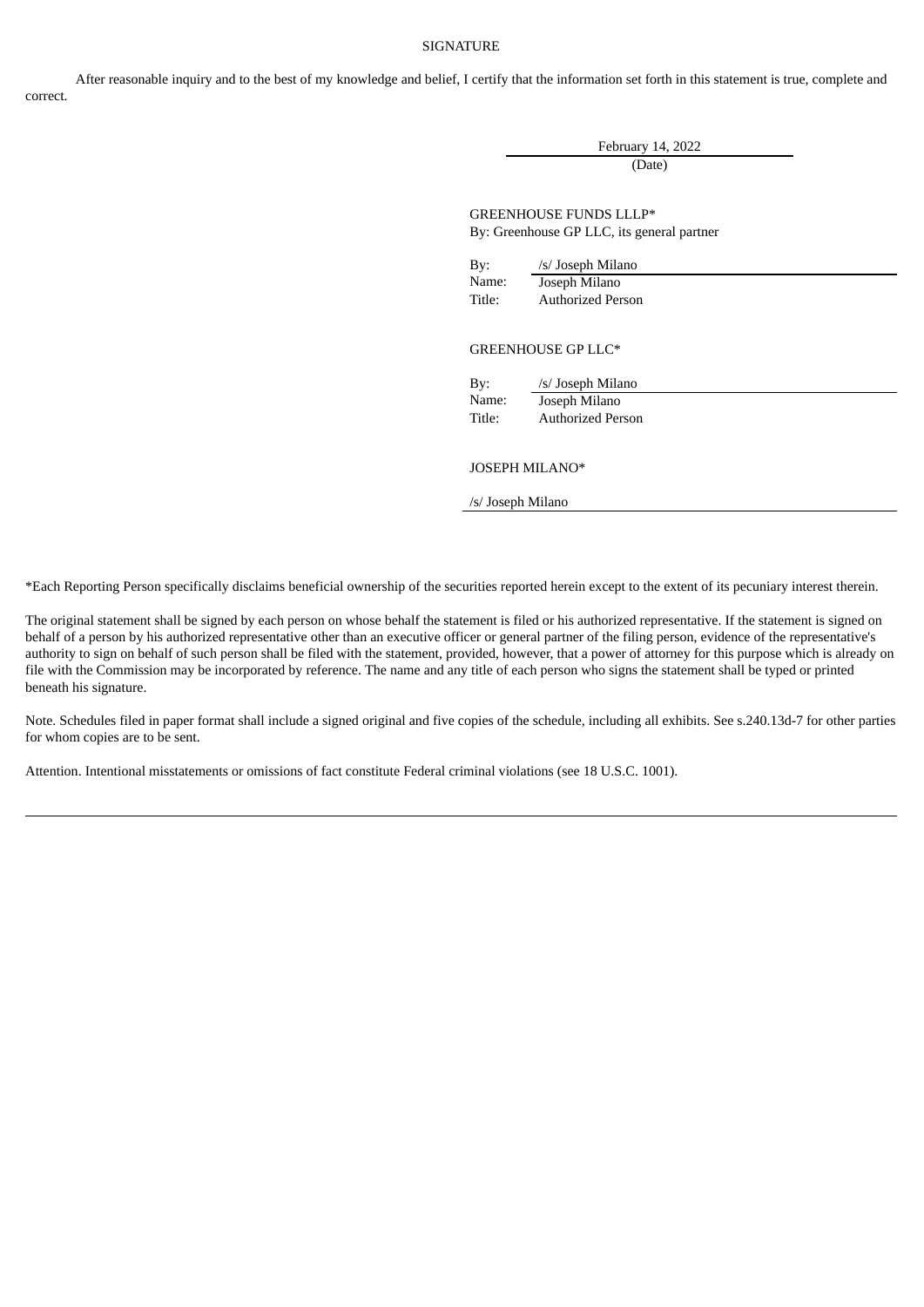## AGREEMENT

The undersigned agree that this Schedule 13G dated February 14, 2022 relating to the Common Stock, \$0.01 par value per share, of Tuesday Morning Corporation, shall be filed on behalf of the undersigned.

> GREENHOUSE FUNDS LLLP By: Greenhouse GP LLC, its general partner

| By:    | /s/ Joseph Milano |
|--------|-------------------|
| Name:  | Joseph Milano     |
| Title: | Authorized Person |

# GREENHOUSE GP LLC

By: /s/ Joseph Milano Name: Joseph Milano Title: Authorized Person

#### JOSEPH MILANO

/s/ Joseph Milano